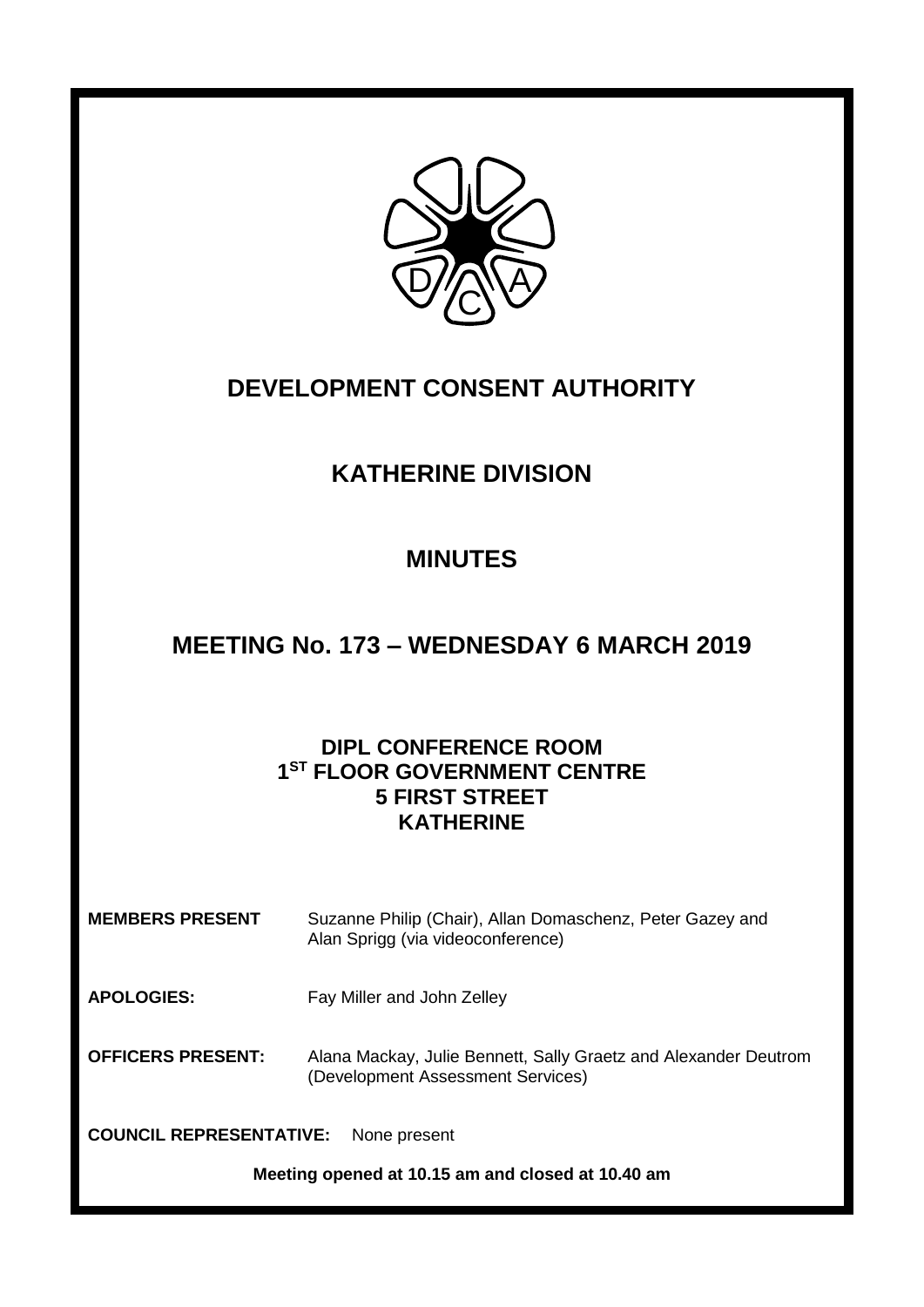**THE MINUTES RECORD OF THE EVIDENTIARY STAGE AND THE DELIBERATIVE STAGE ARE RECORDED SEPARATELY. THESE MINUTES RECORD THE DELIBERATIVE STAGE. THE TWO STAGES ARE GENERALLY HELD AT DIFFERENT TIMES DURING THE MEETING AND INVITEES ARE PRESENT FOR THE EVIDENTIARY STAGE ONLY.**

#### **ITEM 1 ALTERATIONS AND ADDITIONS TO AN EXISTING SERVICE STATION PA2018/0480 WITHIN A DEFINED FLOOD AREA NT PORTION 2512 (7) GILLARD CRESCENT, COSSACK APPLICANT LIBERTY OIL CORPORATION PTY LTD C/O HUMAN HABITATS**

DAS tabled further information submitted by Human Habitats.

Mr Robert Williams (Human Habitats) and Mr Mario Lo Bianco from Stephen D'Andrea Pty Ltd attended via phone link on behalf of the applicant.

**RESOLVED** That, pursuant to section 53(a) of the *Planning Act*, the Development Consent **18/19** Authority consent to the application to develop NT Portion 2512 (7) Gillard Crescent, Cossack for the purpose of alterations and additions to an existing service station, subject to the following conditions:

#### **CONDITIONS PRECEDENT**

- 1. Prior to the endorsement of plans and prior to commencement of works (including site preparation), amended plans to the satisfaction of the consent authority must be submitted to and approved by the consent authority. When approved, the plans will be endorsed and will then form part of the permit. The plans must be drawn to scale with dimensions and generally in accordance with the plans submitted with the application but modified to show:
	- a) a detailed landscaping plan identifying proposed plant species and quantities and provision of an in ground irrigation system to all landscaped areas;
	- b) swept path diagrams for the design vehicle (includes maximum length and width of vehicles accessing the site including towing trailers, with references to the Australian Standard and/or Austroad Guide); and
	- c) access and egress to the site and access lanes clearly marked to show the direction of traffic, upon the advice of Katherine Town Council, to the satisfaction of the consent authority.
- 2. Prior to the commencement of works, an operational environmental management plan for the site must be submitted to and approved by the consent authority on the advice of the Environment Division, Department of Environment and Natural Resources. The plan should provide appropriate maps and sufficient detail of all agreements, structures, processes and management related to stormwater, contaminated waters, wastes and effluent, to demonstrate the proponent has a full understanding and control of its systems which should ensure the protection of offsite water quality. All management plans should be kept current, complied with, retained and made available to authorised officers upon request to confirm compliance with these requirements.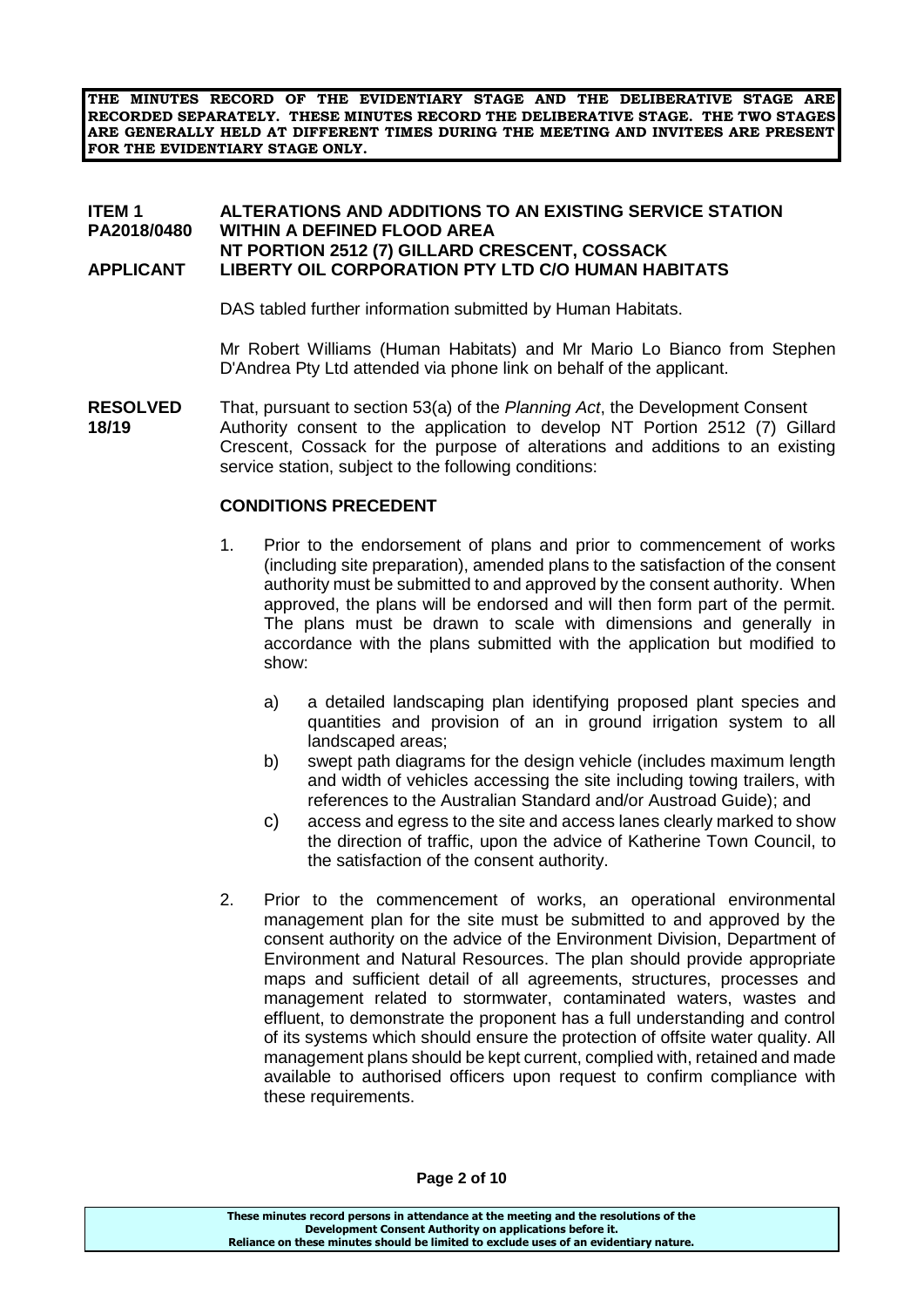#### **GENERAL CONDITIONS**

- 3. The works carried out under this permit shall be in accordance with the drawings endorsed as forming part of this permit.
- 4. The owner of the land must enter into agreements with the relevant authorities for the provision of water supply, drainage, sewerage and electricity facilities to the development shown on the endorsed plan in accordance with the authorities requirements and relevant legislation at the time.
- 5. Appropriate erosion and sediment control measures should be effectively implemented throughout the construction stage of the development and all disturbed soil surfaces must be satisfactorily stabilised against erosion at completion of works, to the satisfaction of the Consent Authority. Information can be obtained from the IECA Best Practice Erosion and Sediment Control Guidelines 2008 available at [www.austieca.com.au](http://www.austieca.com.au/) and the NTG website [https://nt.gov.au/environment/soil-land-vegetation.](https://nt.gov.au/environment/soil-land-vegetation)
- 6. Dust control measures must be employed throughout the construction stage of the development to the requirements of the NT EPA, to the satisfaction of the consent authority.
- 7. Before the use or occupation of the development starts, the area(s) set-aside for the parking of vehicles and access lanes as shown on the endorsed plans must be:
	- (a) constructed;
	- (b) properly formed to such levels that they can be used in accordance with the plans:
	- (c) surfaced with an all-weather-seal coat;
	- (d) drained;
	- (e) line marked to indicate each car space and all access lanes; and

(f) clearly marked to show the direction of traffic along access lanes and driveways to the satisfaction of the consent authority.

Car spaces, access lanes and driveways must be kept available for these purposes at all times.

#### **NOTES:**

- 1. The Power and Water Corporation advises that the Water and Sewer Services **Development** Development Section [\(landdevelopmentnorth@powerwater.com.au\)](mailto:landdevelopmentnorth@powerwater.com.au) and Power Network Engineering Section [\(powerconnections@powerwater.com.au\)](mailto:powerconnections@powerwater.com.au) should be contacted via email a minimum of 1 month prior to construction works commencing in order to determine the Corporation's servicing requirements, and the need for upgrading of on-site and/or surrounding infrastructure.
- *2.* The Northern Territory Environment and Protection Authority has advised that the proponent must comply with their General Environment Duty provided by section 12 of the *Waste Management and Pollution Control Act.*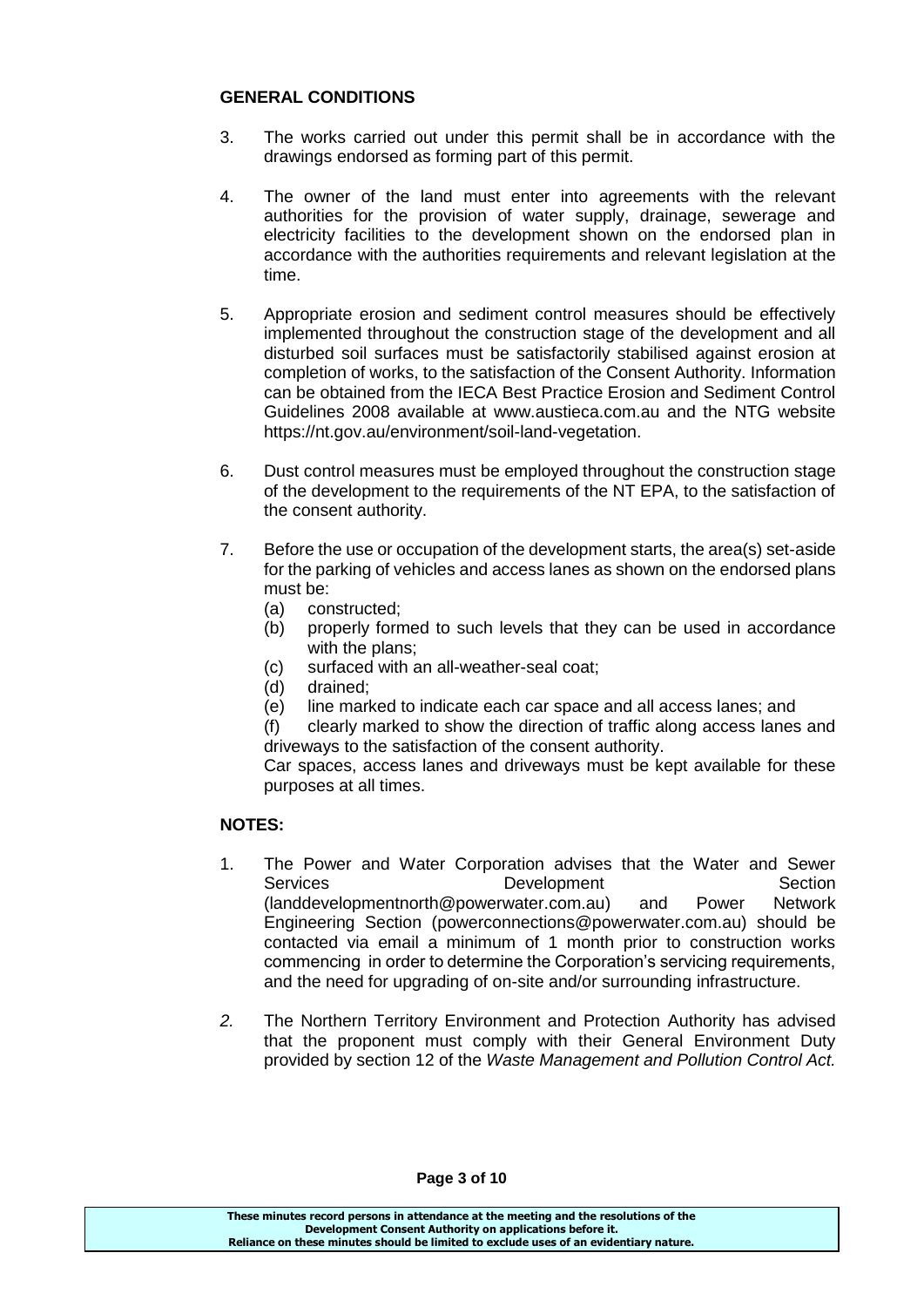#### **REASONS FOR THE DECISION**

1. Pursuant to section 51(a) of the *Planning Act*, the consent authority must take into consideration the planning scheme that applies to the land to which the application relates.

The proposal has been assessed against the relevant clauses of the Northern Territory Planning Scheme (NTPS) and complies.

The proposal is for alterations and additions to an existing service station within a defined flood area in Zone GI (General Industry).*The primary purpose of Zone GI is to provide for general industry.*

The NTPS defines 'service station' as premises used for the sale by retail of fuels, oils and other products for use in connection with the operation of motor vehicles, whether or not it includes convenience shopping, but does not include a fuel depot, motor repair station or motor body works.

The purpose of Clause 6.14 (Land Subject to Flooding and Storm Surge) *is to reduce risk to people, damage to property and costs to the general community caused by flooding and storm surge.* 

The Katherine Town Area Floodplain Map identifies the site as being within a Defined Flood Area. The applicant has advised that the development will be designed and constructed to withstand a potential flooding event in accordance with the relevant guidelines. Specifically, the application states:

*"The new bowsers are designed and will be constructed to comply with relevant guidelines and include appropriate mechanisms to stop fuel*  leaks in the event of flooding or storm surge. These would include *water proofing measures such as seals. The convenience store will also be designed and constructed to meet the standards of the Australian Building Code and will require engineering certification to confirm compliance and allow operation.*

*The existing fuel depot is also appropriately designed and constructed to withstand flooding and storm surge events through similar design features."*

No habitable rooms are included as part of the proposal. The use of fill is not proposed.

The purpose of Clause 8.14 (Service Stations) *is to ensure that service stations do not, because of appearance or the emission of fumes or noise, unreasonably affect the use and enjoyment of adjacent land.*

The proposed fuel bowsers will be more than 20m from any residential or commercial development. The appropriate setbacks have been provided on site and the crossovers comply with the requirements set out in the clause. Fuel storage tanks are wholly contained within the site and the applicant has advised that all development will comply with the relevant standards and guidelines.

#### **Page 4 of 10**

| These minutes record persons in attendance at the meeting and the resolutions of the  |  |
|---------------------------------------------------------------------------------------|--|
| Development Consent Authority on applications before it.                              |  |
| Reliance on these minutes should be limited to exclude uses of an evidentiary nature. |  |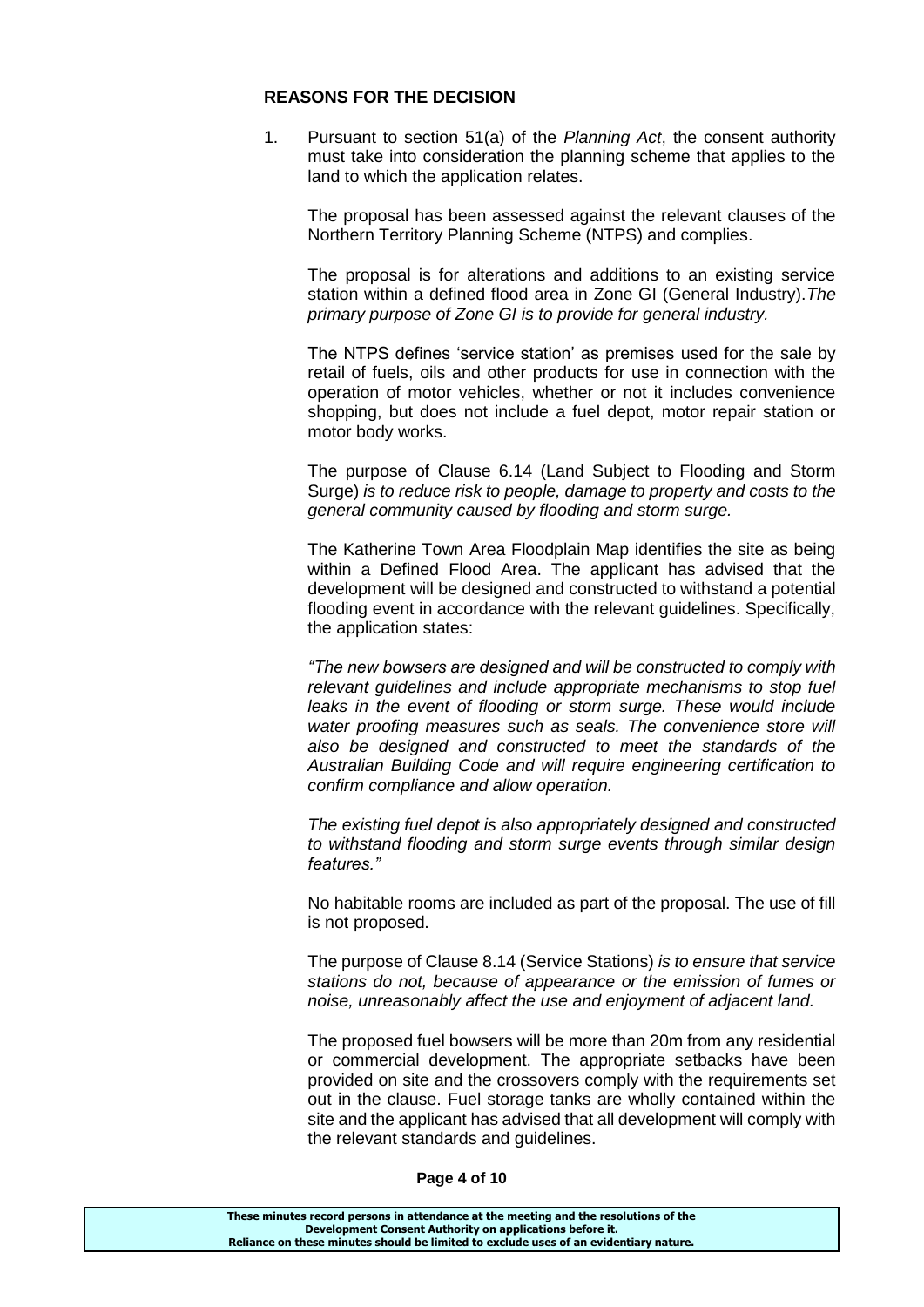The Authority raised concerns around vehicular movement on site, specifically with large trucks. A condition precedent requiring swept path diagrams be submitted to the satisfaction of the consent authority has been placed on the permit to address this.

2. Pursuant to section 51(j) of the *Planning Act*, the consent authority must take into consideration the capability of the land to which the proposed development relates to support the proposed development and the effect of the development on the land and on other land, the physical characteristics of which may be affected by the development.

The subject land is considered capable of supporting the proposed development. The Department of Environment and Natural Resources have confirmed the parcel is affected by flooding from Katherine River of 1% Annual Exceedance Probability (AEP) with approximate inundation level of 106.25-106.5m AHD. The applicant has advised that all proposed development will be to the relevant guidelines and will include the appropriate mechanisms to stop fuel leaks in the event of flooding or storm surge. It is noted that no habitable rooms are proposed as part of the development.

3. Pursuant to section 51(m) of the *Planning Act,* the consent authority must take into consideration the public utilities or infrastructure provided in the area in which the land is situated, the requirement for public facilities and services to be connected to the land and the requirement, if any, for those facilities, infrastructure or land to be provided by the developer for that purpose.

The proposal was circulated to Katherine Town Council, Power and Water Corporation, the Transport and Civil Services Division of the Department of Infrastructure, Planning and Logistics, and the Department of Environment and Natural Resources (DENR). There were no objections made by service authorities and all issues raised have been addressed in the recommended conditions and notations. Notably, DENR raised concerns about the ongoing management of stormwater, contaminated waters, waste and effluent. A condition precedent has been placed on the permit requiring an operational environmental management plan be submitted and approved by the Consent Authority, on the advice of DENR, prior to the commencement of works.

4. Pursuant to section 51(n) of the *Planning Act*, the consent authority must take into consideration the potential impact on the existing and future amenity of the area in which the land is situated.

The proposal is for alterations and additions to an existing service station. The land is zoned GI (General Industry) to facilitate industrial development. There are a number of vehicle and logistics related businesses in the area including Katherine Auto Electrics, Tuff Tyres and a BP service station.

The proposed development will increase the visual amenity and functionality of the site, as well as provide additional services to the area. It is noted that there are no residentially zoned properties in the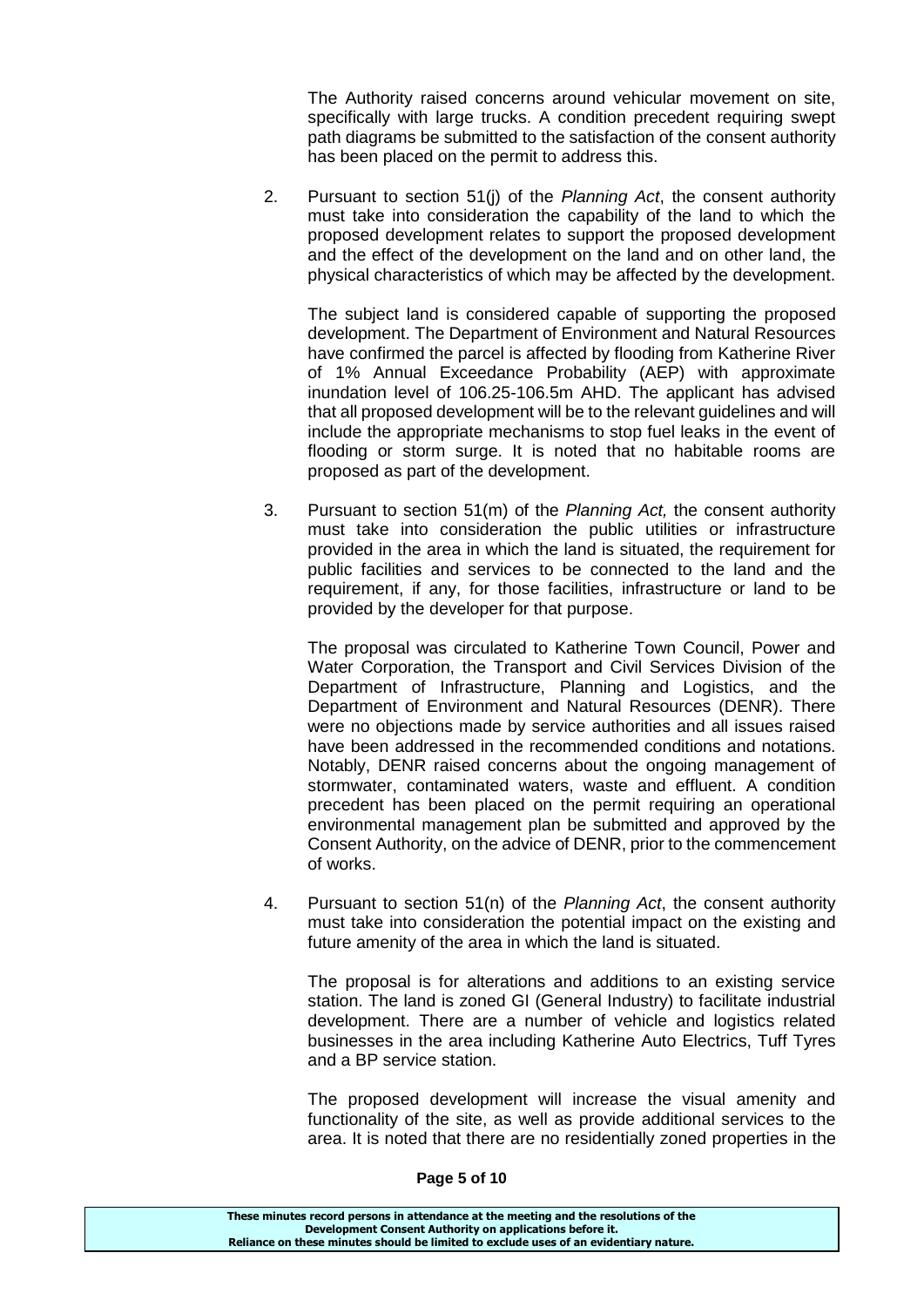immediate vicinity. As such, the proposal is not expected to negatively impact on the existing or future amenity of the area.

**ACTION:** Notice of Consent and Development Permit

#### **ITEM 2 CLEARING OF NATIVE VEGETATION PA2018/0366 NT PORTION 7012 (450) FLORINA ROAD, COSSACK APPLICANT KSI LAND AND WATER PLANNING**

Mr Ian Lancaster (KSI Land and Water Planning) attended via videolink.

**RESOLVED** That, pursuant to section 53(a) of the *Planning Act*, the Development Consent **19/19** Authority consent to the application to develop NT Portion 7012 (450) Florina Road, Cossack for the purpose of clearing of native vegetation, subject to the following conditions:

#### **CONDITIONS PRECEDENT**

- 1. Prior to the endorsement of plans and prior to commencement of works (including site preparation), amended plans to the satisfaction of the consent authority must be submitted to and approved by the consent authority. When approved, the plans will be endorsed and will then form part of the permit. The plans must be drawn to scale with dimensions and two copies must be provided. The plans must be generally in accordance with the plans submitted but modified to show the location and dimension of firebreaks outside of boundary buffers and polygons to be cleared identified as "permitted clearing".
- 2. Prior to the commencement of works, a Weed Management Plan (WMP) is to be submitted and approved by the Consent Authority on the advice of the Department of Environment and Natural Resources (DENR).

#### **GENERAL CONDITIONS**

- 3. The works carried out under this permit shall be in accordance with the drawings endorsed as forming part of this permit.
- 4. The clearing of native vegetation is to be undertaken only in the areas identified on the endorsed drawing as "Permitted Clearing". All remaining native vegetation is to be maintained to the satisfaction of the consent authority.
- 5. The permit holder must ensure that the clearing operator has a copy of the permit, including the endorsed drawing, at all times during the clearing operation.
- 6. Before the vegetation removal starts, the boundaries of all vegetation stands to be removed and retained must be clearly marked on the ground or marked with tape or temporary fencing to the satisfaction of the consent authority.
- **Page 6 of 10** 7. Appropriate erosion and sediment control measures are to be employed throughout the clearing and establishment phases of the development to the satisfaction of the consent authority, including (but not limited to): retention of buffer zones where appropriate and measures to address seasonal timing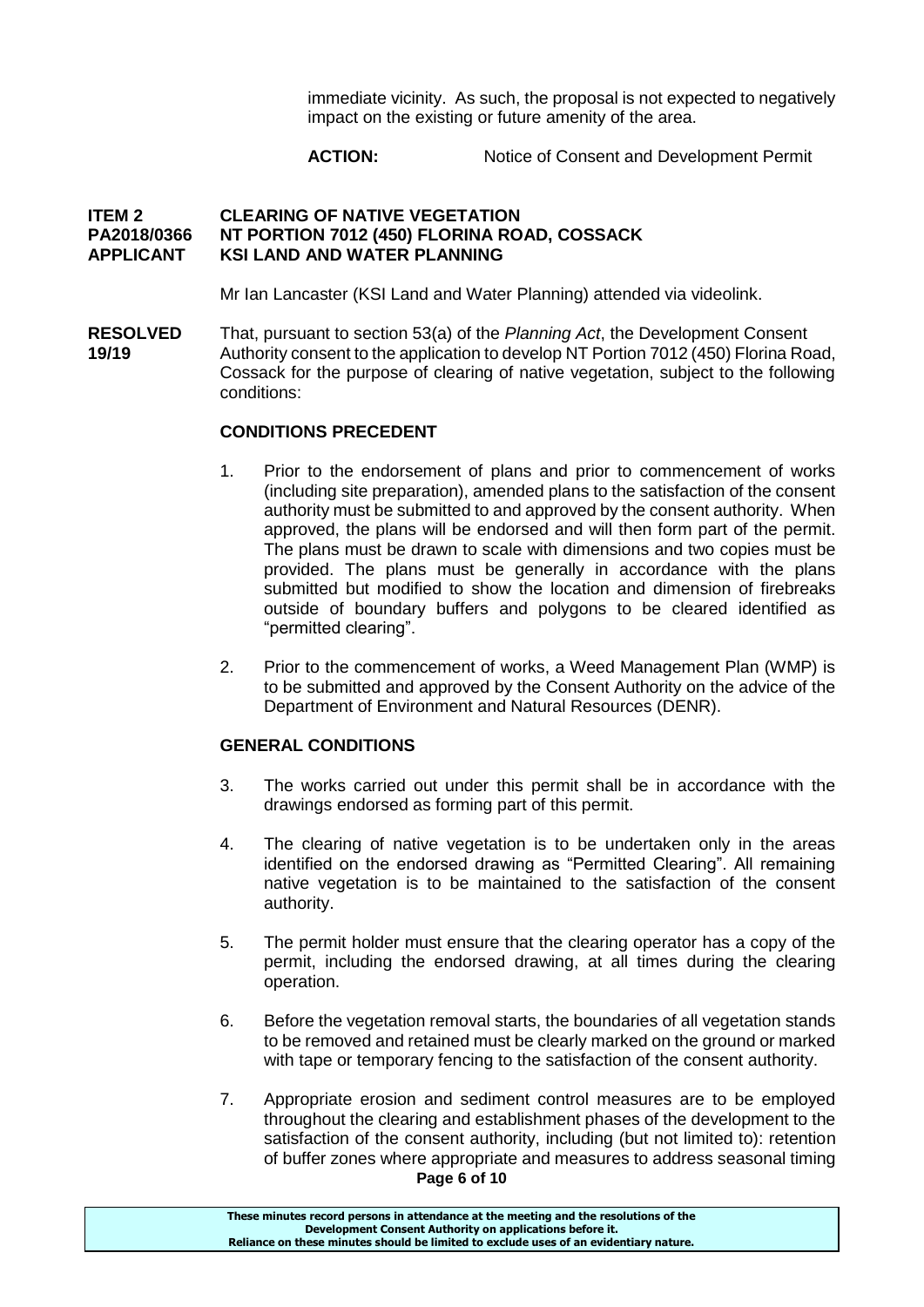of works; management of groundwater and minimisation of bare ground; crop layout and maintenance of natural sheet flow patterns; avoidance or removal of soil windrows or other surface modifications that create concentrated flow paths for run-off; and installation of erosion controls on access tracks, fencelines and firebreaks where appropriate. Information regarding erosion and sediment control is available on the NTG website at: [https://nt.gov.au/environment/soil-land-vegetation.](https://nt.gov.au/environment/soil-land-vegetation)

#### **NOTES:**

- 1. Professional advice regarding implementation of soil erosion control and dust control measures to be employed throughout the construction phase of the development are available from the Department of Environment and Natural Resources. Information can be obtained from the IECA Best Practice Erosion and Sediment Control Guidelines 2008 available at [www.austieca.com.au](http://www.austieca.com.au/) and the NTG website [https://nt.gov.au/environment/soil-land-vegetation.](https://nt.gov.au/environment/soil-land-vegetation)
- 2. A permit to burn is required from the Regional Fire Control Officer, Department of Environment and Natural Resources, prior to the ignition of any felled vegetation on the property. Fire prevention measures are to be implemented in accordance with the requirements of the *Bushfires Act*.
- 3. There are statutory obligations under the *Weeds Management Act* to take all practical measures to manage weeds on the property. For advice on weed management please contact the Department of Environment and Natural Resources.

#### **REASONS FOR THE DECISION**

1. Pursuant to section 51(a) of the *Planning Act*, the consent authority must take into consideration the planning scheme that applies to the land to which the application relates.

The primary purpose of the clearing of native vegetation is to use and develop part of the land for hay production, a use which is consistent with Zone A (Agriculture) and Zone R (Rural).

The application ensures the land is suitable for the intended use and the proposal does not unreasonably contribute to environmental degradation of the locality due to retention of adequate native vegetation buffers. The property contains priority environmental management areas including drainage lines, wetlands, sinkholes and rainforest. The applicant has applied appropriate buffers to minimise impacts on waterways, sinkholes and environmentally significant vegetation. Threatened species surveys were undertaken to demonstrate that the potential impact on wildlife is likely to be low and the findings have been supported by the Department of Environment and Natural Resources (DENR).

Clause 10.3 (Clearing of Native Vegetation – Performance Criteria) of the Northern Territory Planning Scheme (the Scheme) specifies the matters to be taken into account in assessing an application for the clearing of native vegetation including the Land Clearing Guidelines, which are a reference document under Clause 2.8 (Reference to Guidelines) of the Scheme.

**Page 7 of 10**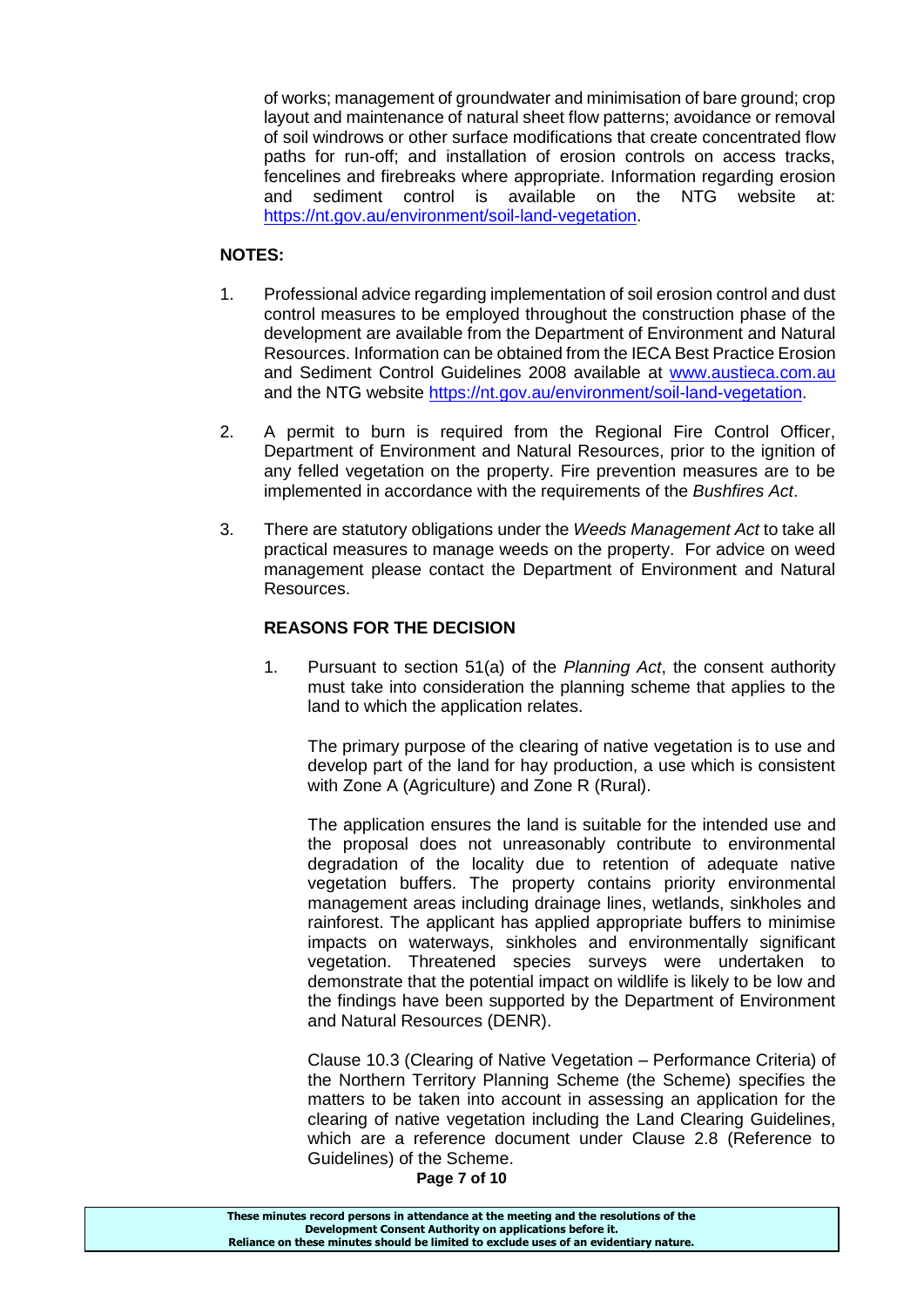The Land Clearing Guidelines recommend minimum native vegetation buffers along boundaries of 200m wide and the proposal includes a buffer along the western boundary of 55m. A reduction in the buffer width is supported based on advice from DENR that the remaining uncleared property is likely to adequately function as a wildlife corridor and is unlikely to have a significant impact on flora and fauna of the region or pose a significant risk to biodiversity values on the property or adjacent areas.

2. Pursuant to section 51(j) of the *Planning Act*, the consent authority must take into consideration the capability of the land to which the proposed development relates to support the proposed development and the effect of the development on the land and on other land, the physical characteristics of which may be affected by the development.

The area proposed to be cleared consists of arable and non-arable marginal country potentially suited to surface established semiimproved pastures at low stocking rates. Areas with slopes in excess of 2% and rocky terrain are typically avoided. Irrigation is not required to support the proposed hay production.

The land is capable of supporting hay production with minimal impact on other land anticipated.

3. Pursuant to section 51(n) of the *Planning Act*, the consent authority must take into consideration the potential impact on the existing and future amenity of the area in which the land is situated.

There is minimal potential for impact on existing and future amenity associated with the clearing as there is significant distance and established native vegetation between the proposed clearing, public roads and established dwellings on the adjoining properties.

4. Pursuant to section 51(r) of the *Planning Act*, the consent authority must take into consideration any potential impact on natural, social, cultural or heritage values, including, for example, the heritage significance of a heritage place or object under the *Heritage Act*.

The location of the clearing in the north-west corner of the property adjoining Kintore Caves Conservation Reservation has potential to impact on the natural values of the reserve, for example, through the introduction of weeds and intensified and prolonged flooding of caves resulting from increased run-off. The applicant amended the proposal to include a buffer at least 200m wide to the boundary adjoining the reserve and is preparing a weed management plan.

The Department of Environment and Natural Resources advised that the risks to threatened species are considered low. In addition, the proposal is to retain large trees, due to their size and potential for hollows, may provide suitable habitat for wildlife, further reducing the potential impact on natural values.

#### **These minutes record persons in attendance at the meeting and the resolutions of the Development Consent Authority on applications before it. Reliance on these minutes should be limited to exclude uses of an evidentiary nature.**

#### **Page 8 of 10**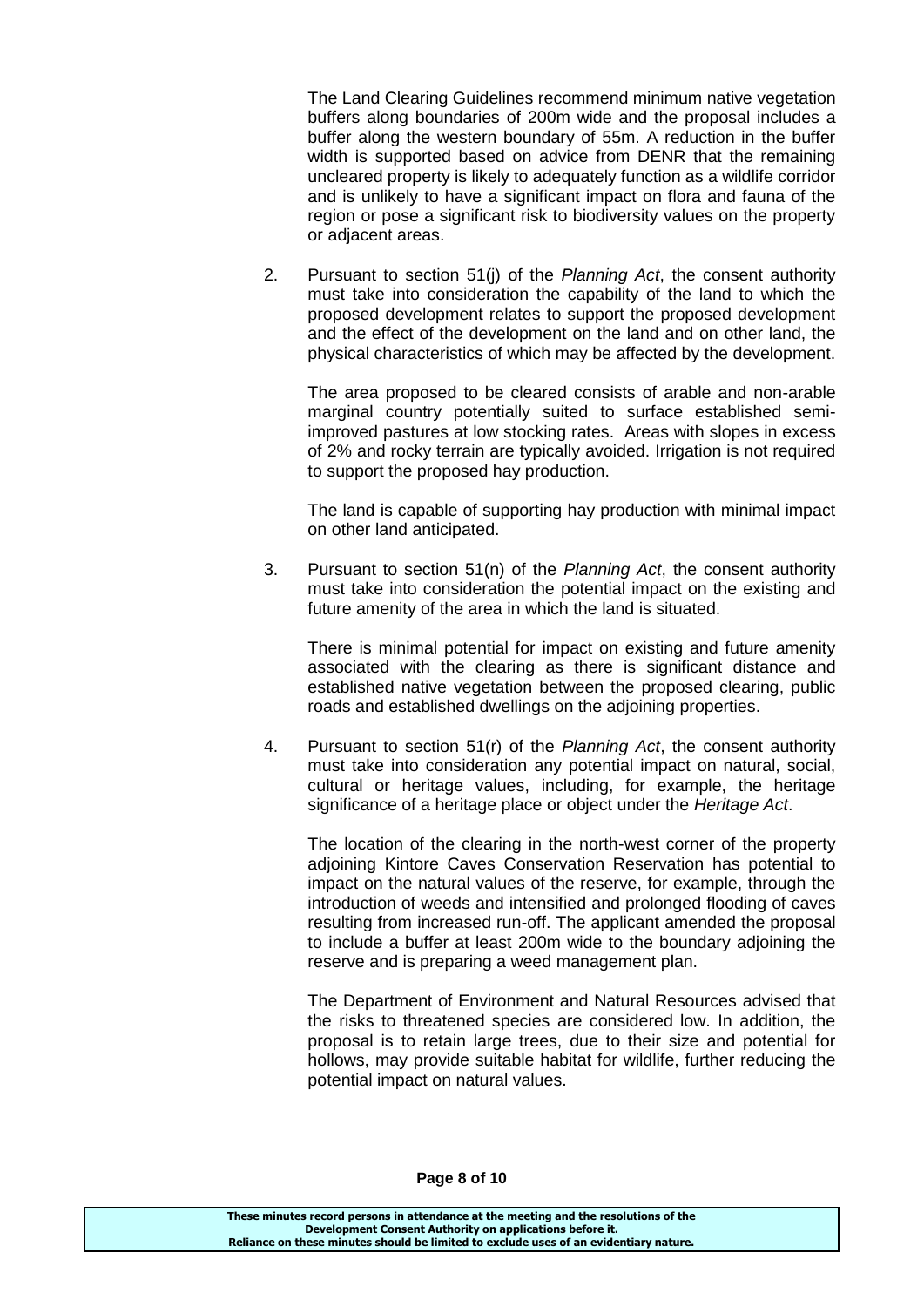The clearing avoids a restricted work area around recorded sacred sites to minimise the potential impact on cultural values in the area.

### **ACTION:** Notice of Consent and Development Permit

#### **ITEM 3 CHANGES TO CARAVAN PARK APPROVED THROUGH DP13/0049 TO PA2018/0331 DELETE THE CARAVAN SITES AND AMEND CABIN LOCATIONS, PLUS THE ADDITION OF A HOSTEL AND MULTIPLE DWELLING IN TWO SINGLE STOREY BUILDINGS NT PORTION 3165 (100) LANSDOWNE ROAD, LANSDOWNE APPLICANT JASON HILLIER**

#### DAS tabled a letter by the Katherine Town Council.

The applicant did not attend the meeting.

- **RESOLVED** That, pursuant to section 46(4)(b) of the *Planning Act*, the Development Consent **20/19** Authority defer consideration of the application to develop NT Portion 3165 (100) Lansdowne Road, Lansdowne for the purpose of changes to caravan park approved through DP13/0049 to delete the caravan sites and amend cabin locations, plus the addition of a hostel and multiple dwelling in two single storey buildings, to enable to applicant to provide the following additional information that the Authority considers necessary in order to properly consider the application:
	- Additional information, including suitably amended plans, which detail all proposed changes to the approved caravan park and the reasons for the change.
	- Re-inclusion on the plans of the landscaping along the eastern boundary, as approved by DP13/0049.
	- Additional information, including suitably amended plans, which address the identified compliance issues with the requirements of Clause 7.5 (Private Open Space), 7.6 (Communal Open Space) and 7.7 (Landscaping for Multiple Dwellings, Hostels and Supporting Accommodation) of the NT Planning Scheme. The Authority note that the requirements of these clauses may be addressed in terms of the development area, rather than as a percentage of the site area.
	- Confirmation of the current/ proposed waste water treatment arrangements for the site.
	- Confirmation that an appropriate source of potable water is available to service the development.

#### **RESOLVED** That pursuant to section 86 of the *Planning Act*, the Development Consent

**21/19** Authority delegates to the Chair, or in the Chair's absence any one of the other members of the Katherine Division the power under section 53 of the Act, to determine the application to develop NT Portion 3165 (100) Lansdowne Road, Lansdowne for the purpose of changes to caravan park approved through DP13/0049 to delete the caravan sites and amend cabin locations, plus the addition of a hostel and multiple dwelling in two single story buildings.

**Page 9 of 10**